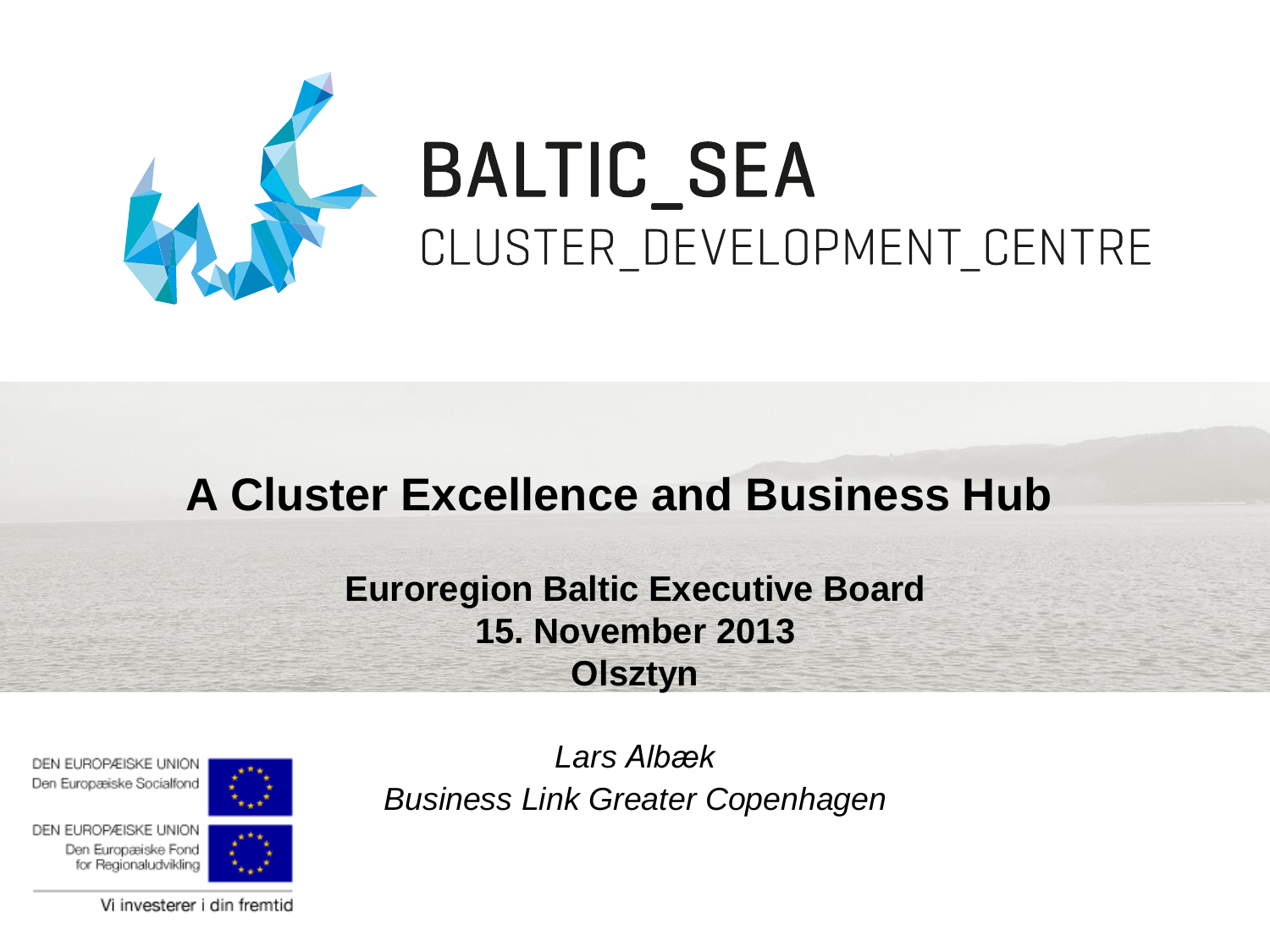

# The complexity of Cluster Development!

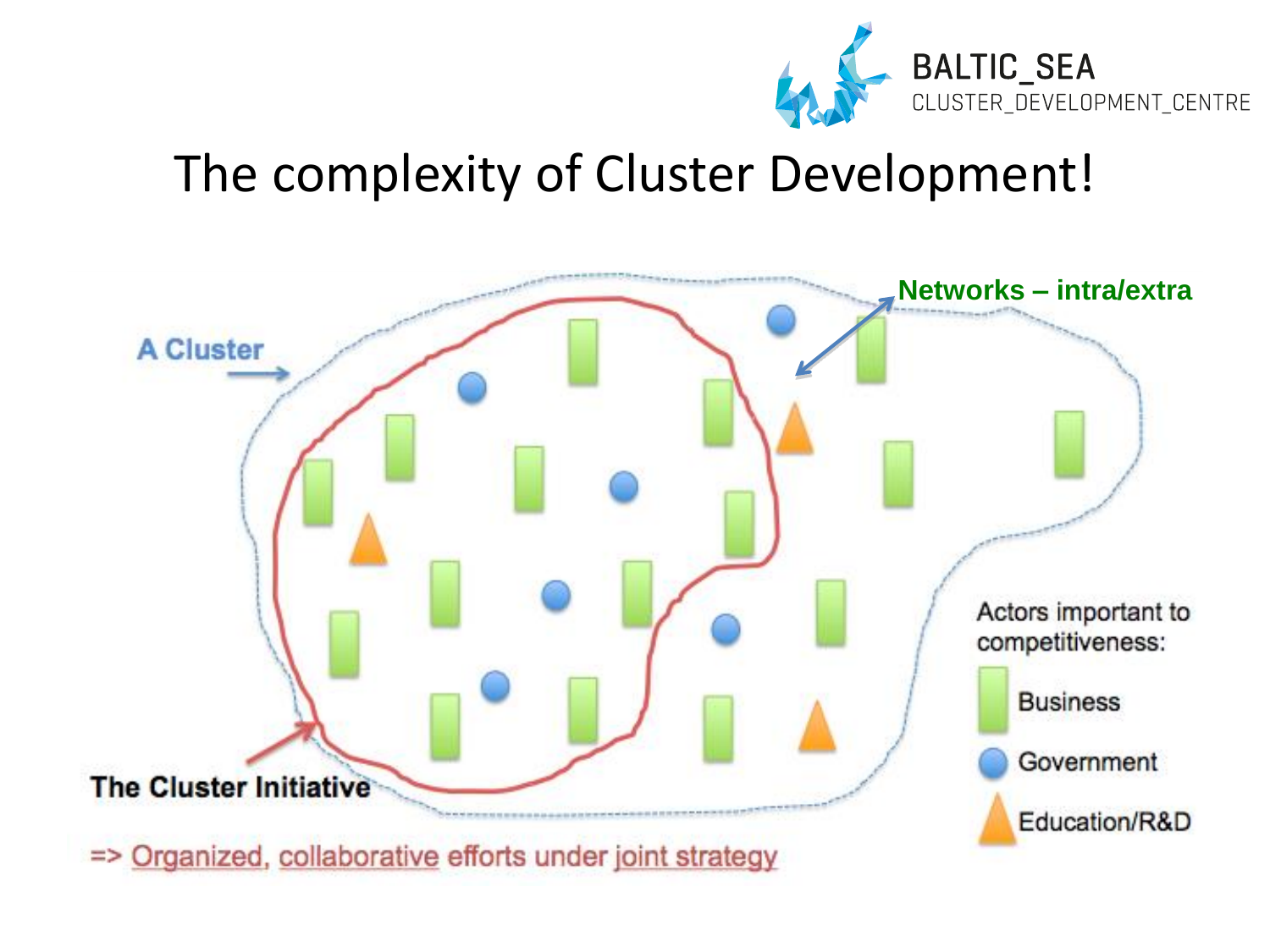

### **A number of benefits from cross-cluster collaboration**

- $\checkmark$  Within a region clusters can benefit from working together on:
	- Exchange of cluster management experiences and learning **improved cluster tools and services**
	- Joint training on generic issues
	- Cross-industry linkages (improve regional value chains)
	- Gaining scale for policy actions ("cluster movement")
- $\checkmark$  Beyond a region clusters can benefit from working together on:
	- Exchange of cluster management experiences and learning **improved cluster tools and services**
	- Avoid "regional lock-in", **benchmarking against peers**
	- Business linkages to enhance sourcing, contracting, joint ventures
		- $\Rightarrow$  **bridges for business-to-business** cooperation and trade (incl. export promotion and investment attraction).
		- Access to **information** (market developments, trends, technologies etc.)
- $\checkmark$  And engaging abroad is strengthening cluster community at home!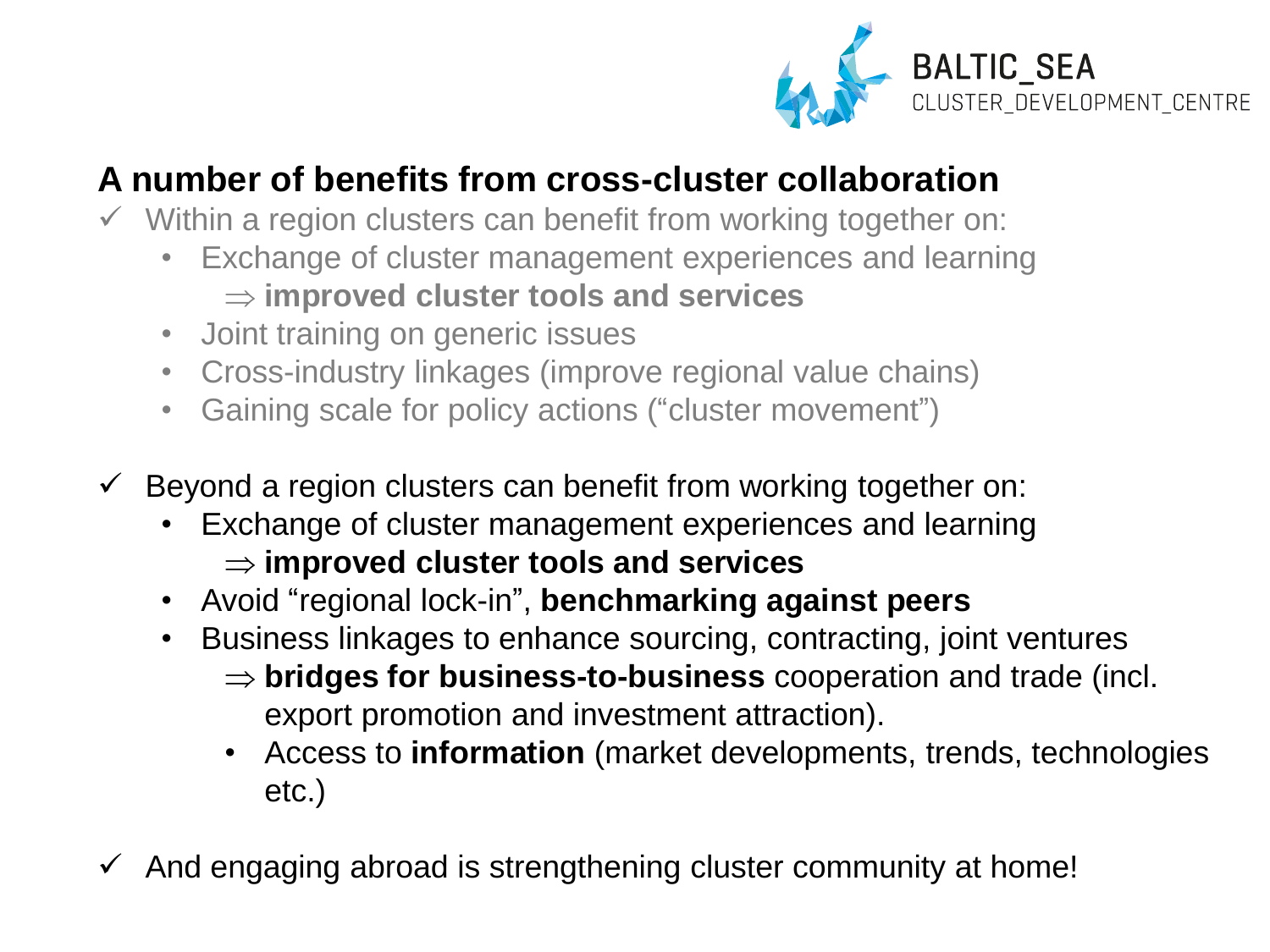

### The complexity of cluster development !

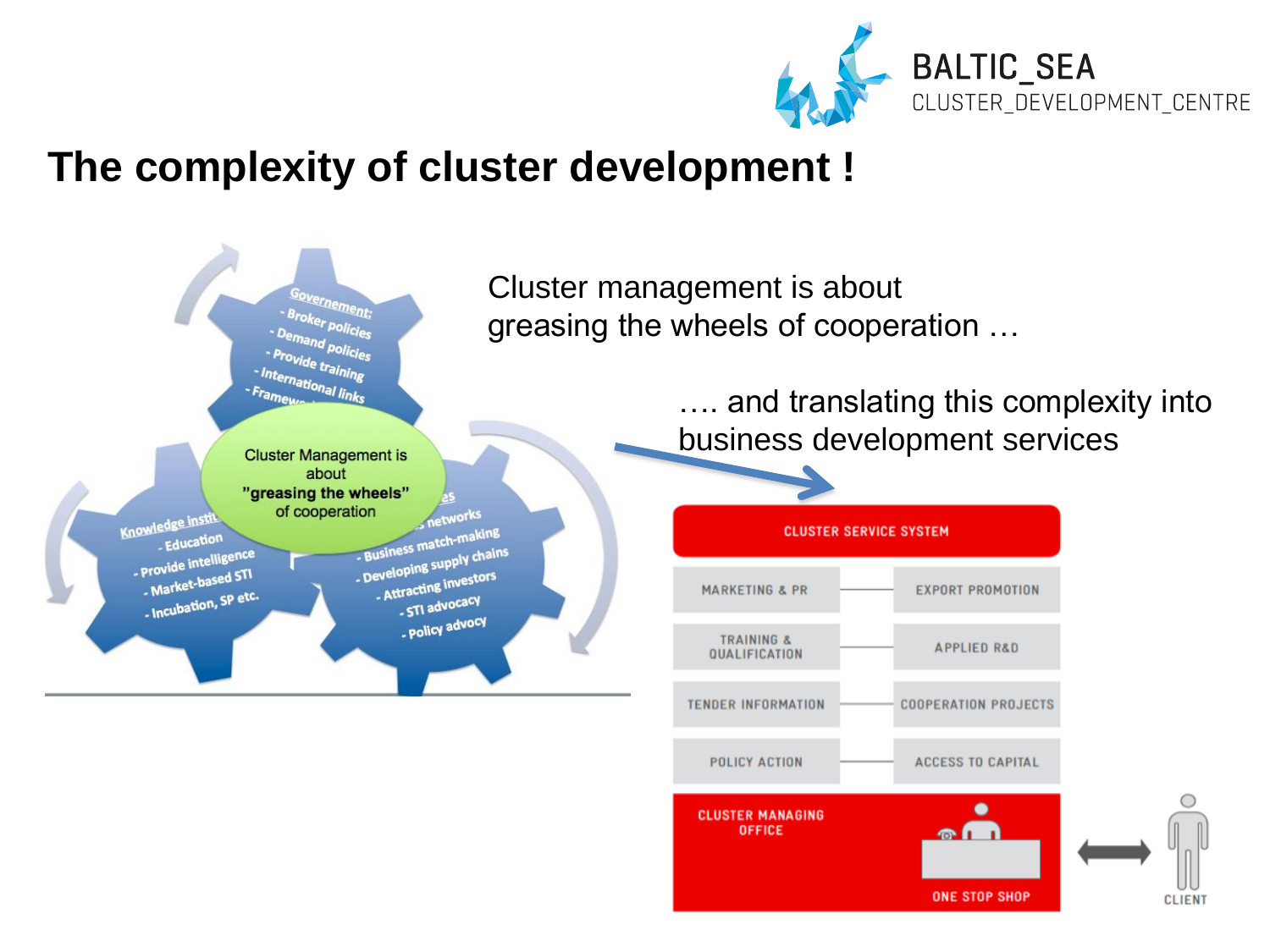# **Baltic Sea Cluster Development Centre**





Bornholm is inviting partners from around the Baltic Sea to collaborate on the development of *Baltic Sea Cluster Development Centre (Network)*:

- To co-develop the project activities
- To jointly delivering services to (business) clusters in the Baltic Sea Region.

**[www.bscdc.org](http://www.bscdc.org/)**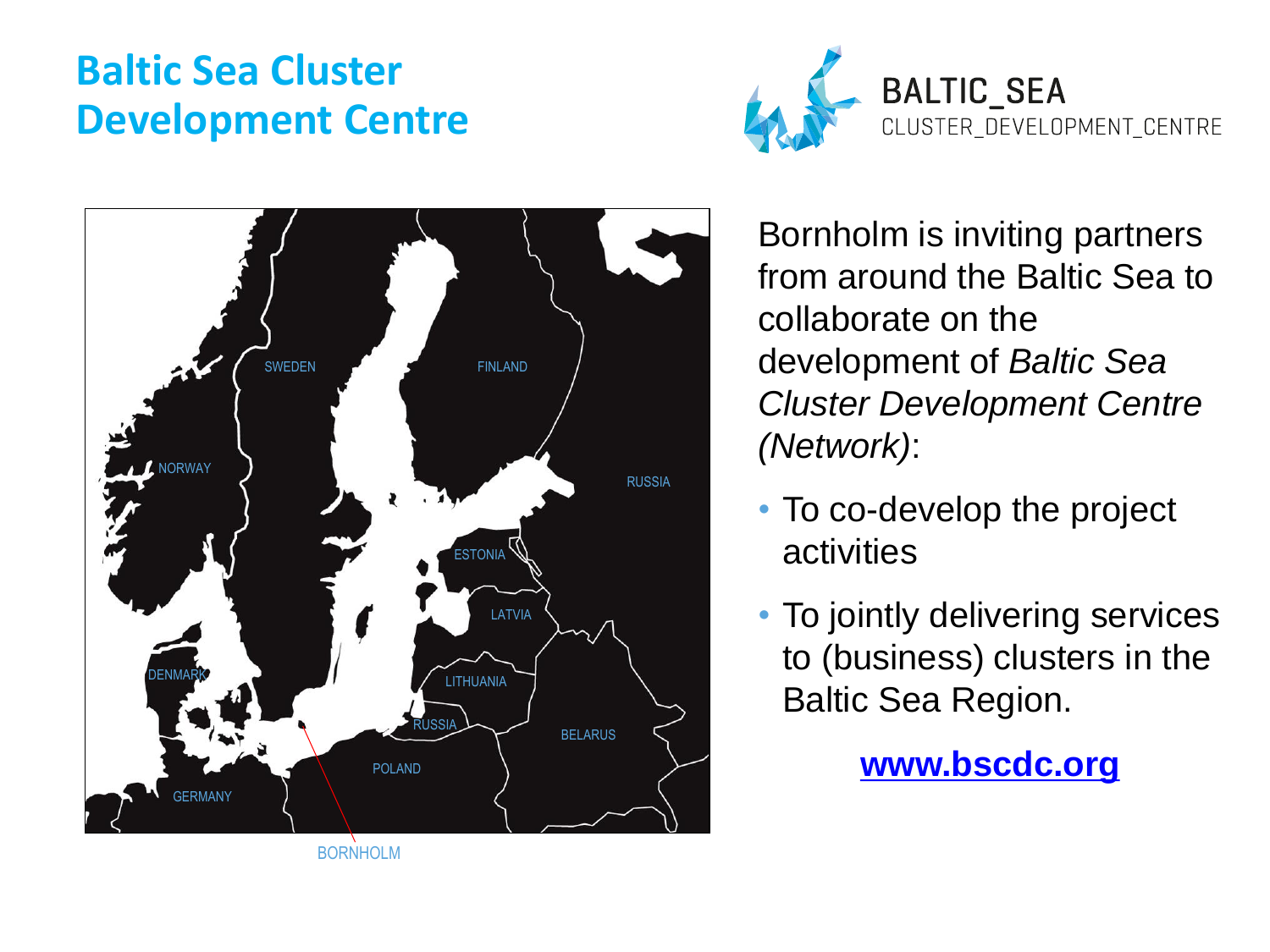### **Development process**



- **May 2012**: Cluster Development Bornholm visits clusters in Warmia-Mazury (Elblag and Olsztyn) organized by Warmińsko - Mazurska Agencja Rozwoju Regionalnego S.A.
- **June 2012**: Cluster Development Bornholm visits Kaliningrad organized by Nordic Council of Ministers Information Office.
- 13th-14th Sept. 2012:
	- Presenting the idea of Baltic Sea Cluster Development Centre at the 4th Forum of Kaliningrad Partner Regions.
- 15th Nov. 2012:
	- Presenting and extending the network to new potential partners at the 5th Baltic Sea Tourism Forum, Rostock.
- 30th-31st Jan. 2013:
	- Cluster-to-cluster workshop to further develop the proposal and prepare for launch among regions, clusters and institutions in Baltic Sea Region. It was held in Gdansk together with Pomorskie Tourism Board.
- 24th -25th April 2013:
	- Launch of Baltic Sea Cluster Development Centre/Network at Bornholm.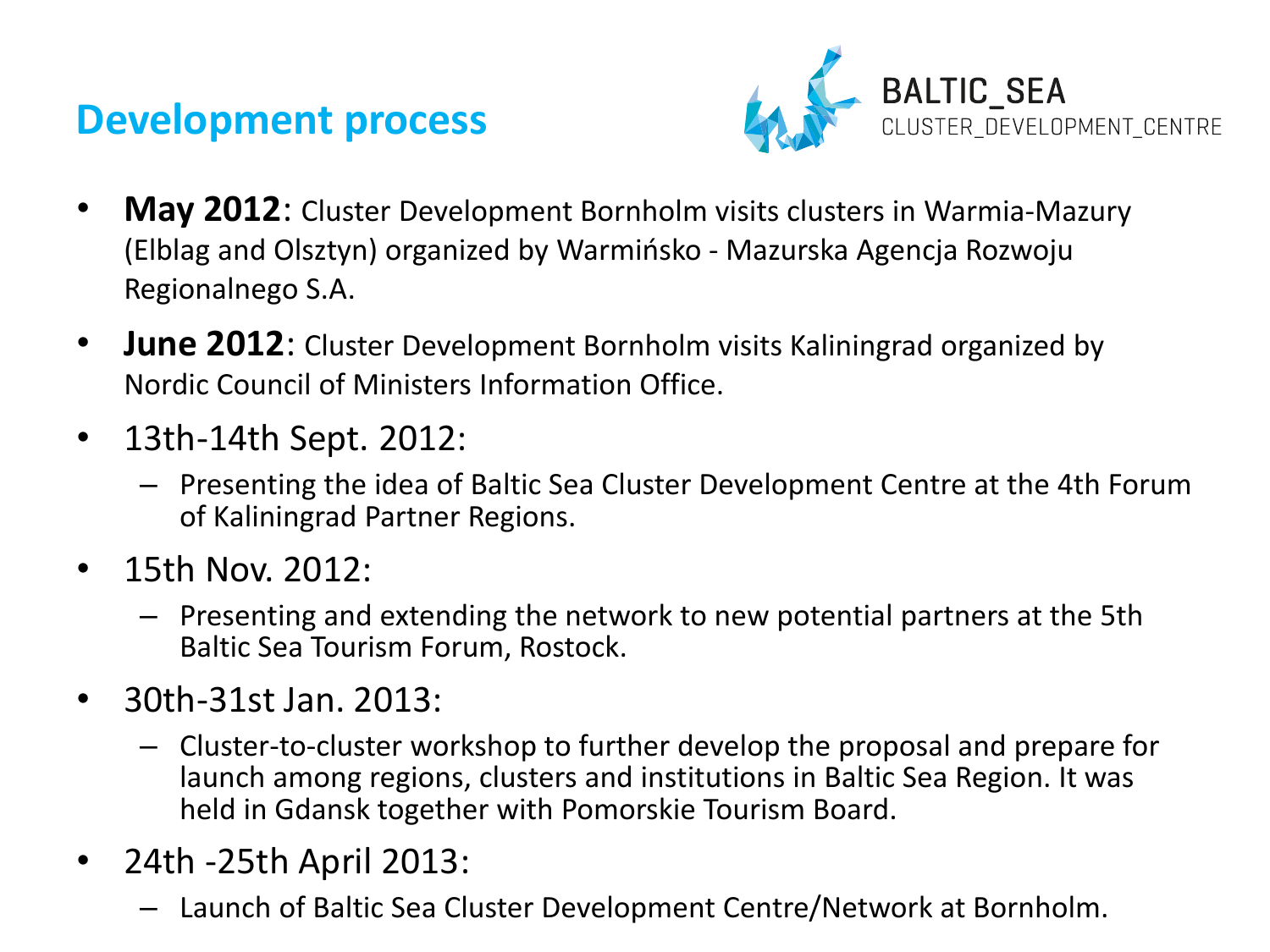

### **The Baltic Sea Cluster Development Centre (BSCDC) – it's arising:**

- **Many regions** around the Baltic Sea are implementing cluster development programs as part of their regional economic development agenda.
- Cluster development is **challenging**. It does not fit into single sector policies but should rather be expressed through a number of policies. Also, the complexity in instruments, tools and governance is high.
- Regions seek partners to access **best and next practices**.
- And regions increasingly see themselves as **intermediary for international cooperation**, in particular in supporting the internationalization of start-up companies and SMEs in clusters.
- $\Rightarrow$  The Baltic Sea Cluster Development Centre (BSCDC) will address these challenges and opportunities – as a knowledge, innovation and trade hub.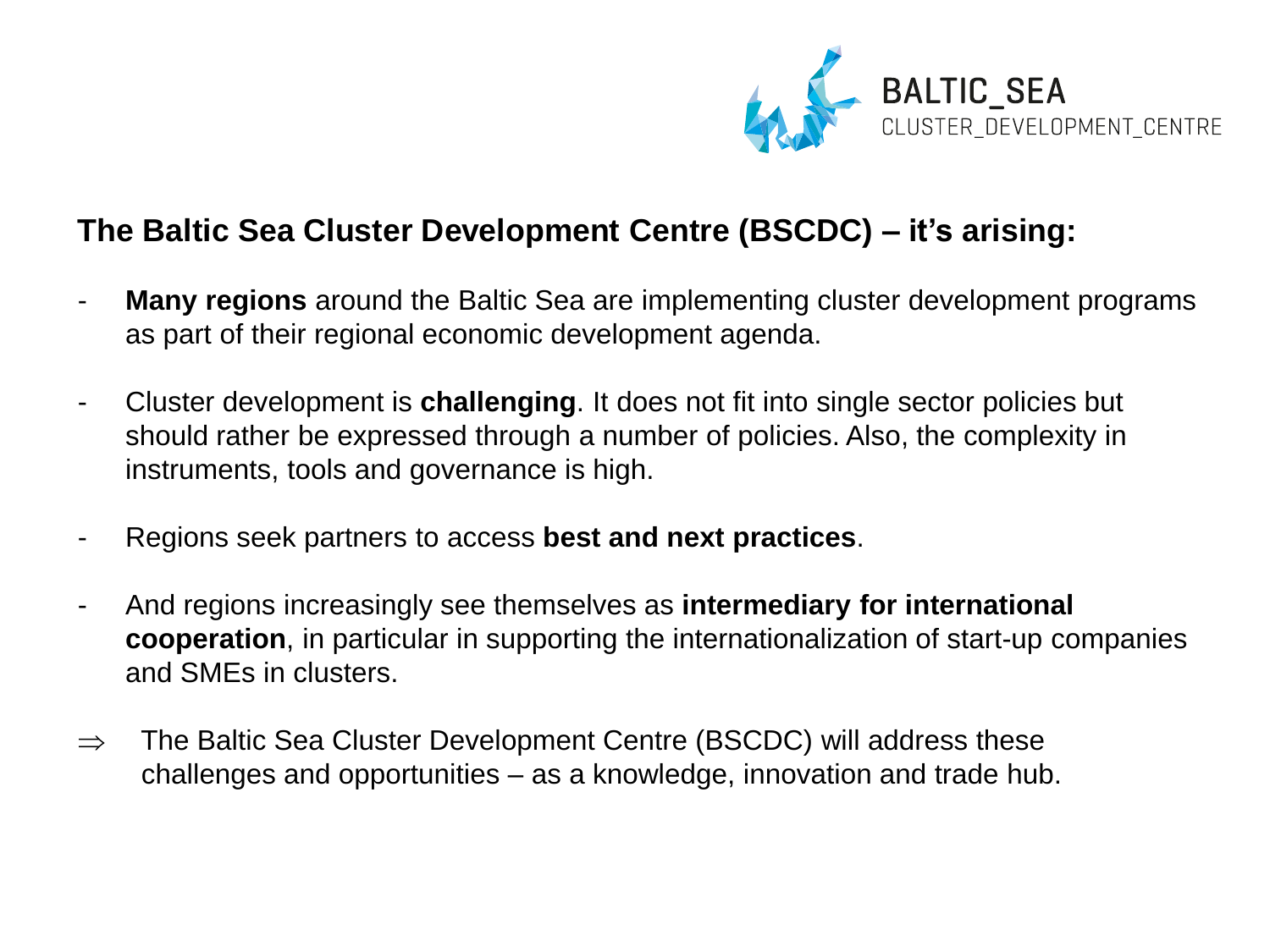

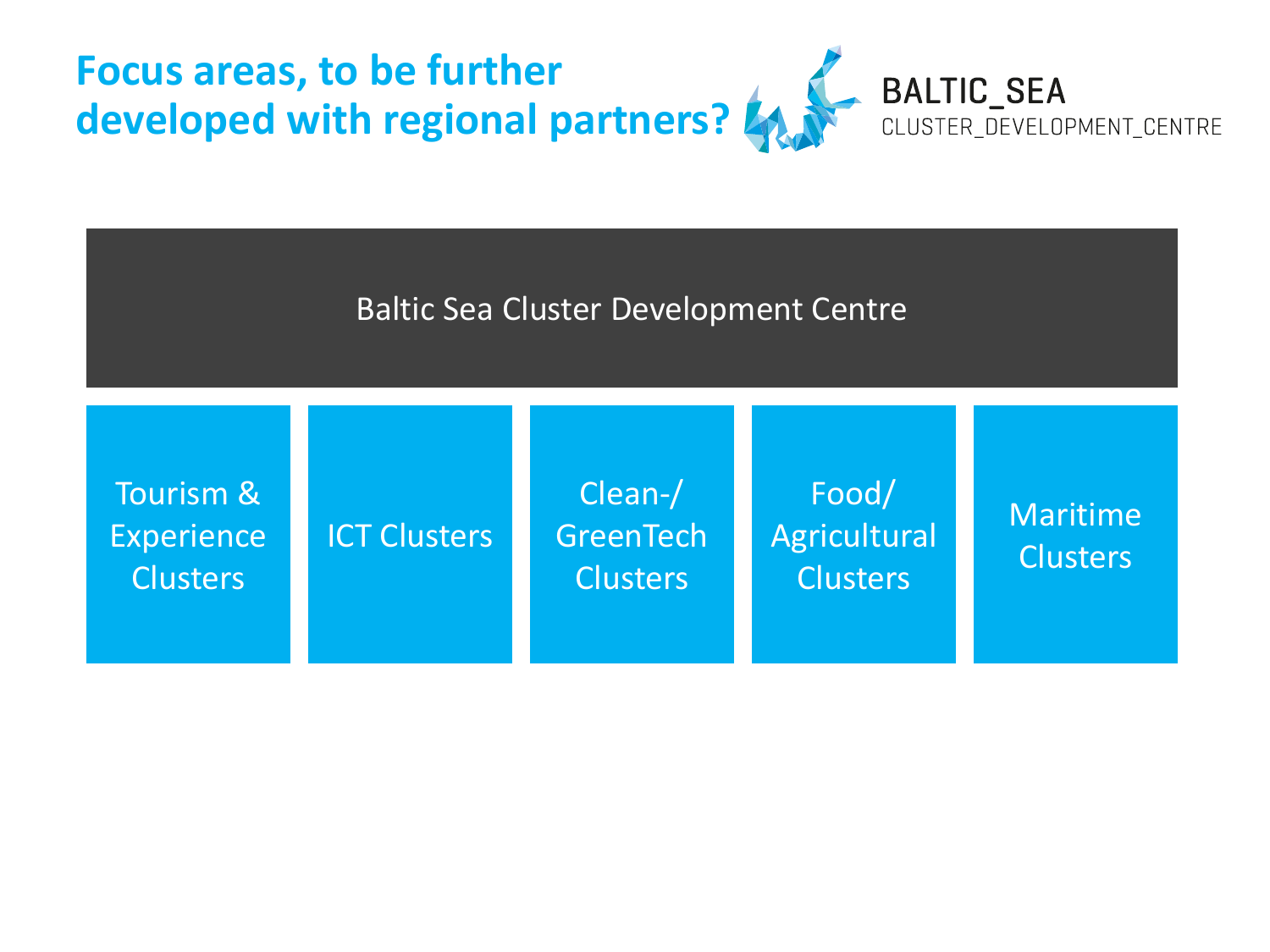# **Activities, to be further developed with regional partners?**



- Building cluster management capacity/excellence, activities could include:
	- seminar and training activities
	- *study visits*
	- cluster management mentorships
	- cluster managers exchange programmes
	- *joint marketing and product development efforts*
- B2B co-operation, activities could include:
	- (exchange of) market and industry information
	- communication of success stories (story-telling)
	- partner screening
	- business and skills matchmaking
	- business delegation visits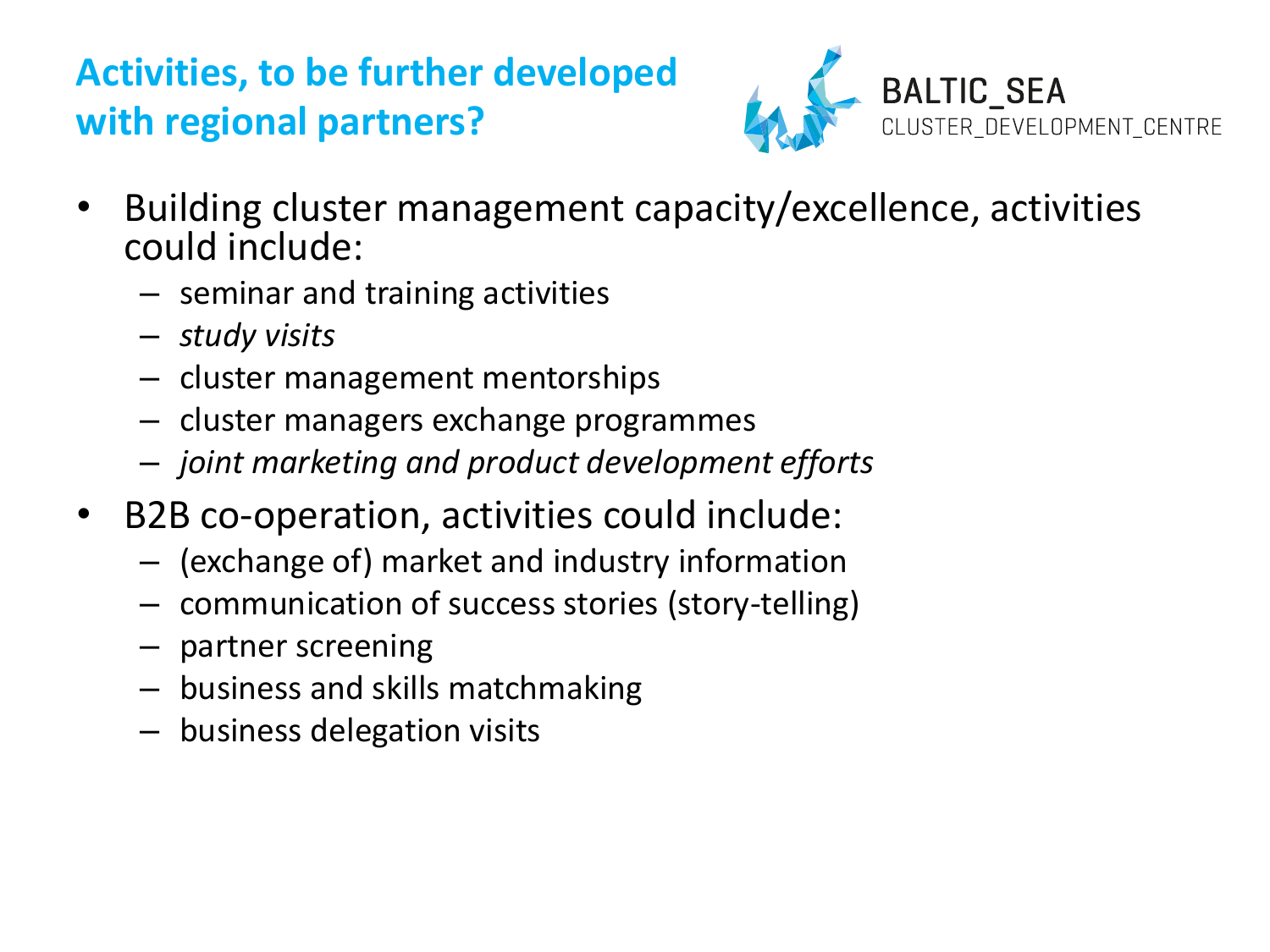

### **Areas of co-operation under BSCDC**

#### **1. Conference and seminar activities**

- also in cooperation with others (global, macro-regional, national, local)

#### **2. Training activities**

- cluster development mobilization
- cluster management / facilitation / service delivery

#### **3. Cluster research/intelligence**

- mapping to energize
- skills and trend scouting
- aligning value chains

- …

#### **4. Internationalisation and trade?**

- Market info exchange
- Matchmaking
- Business roaming
- Joint efforts towards new/emerging markets